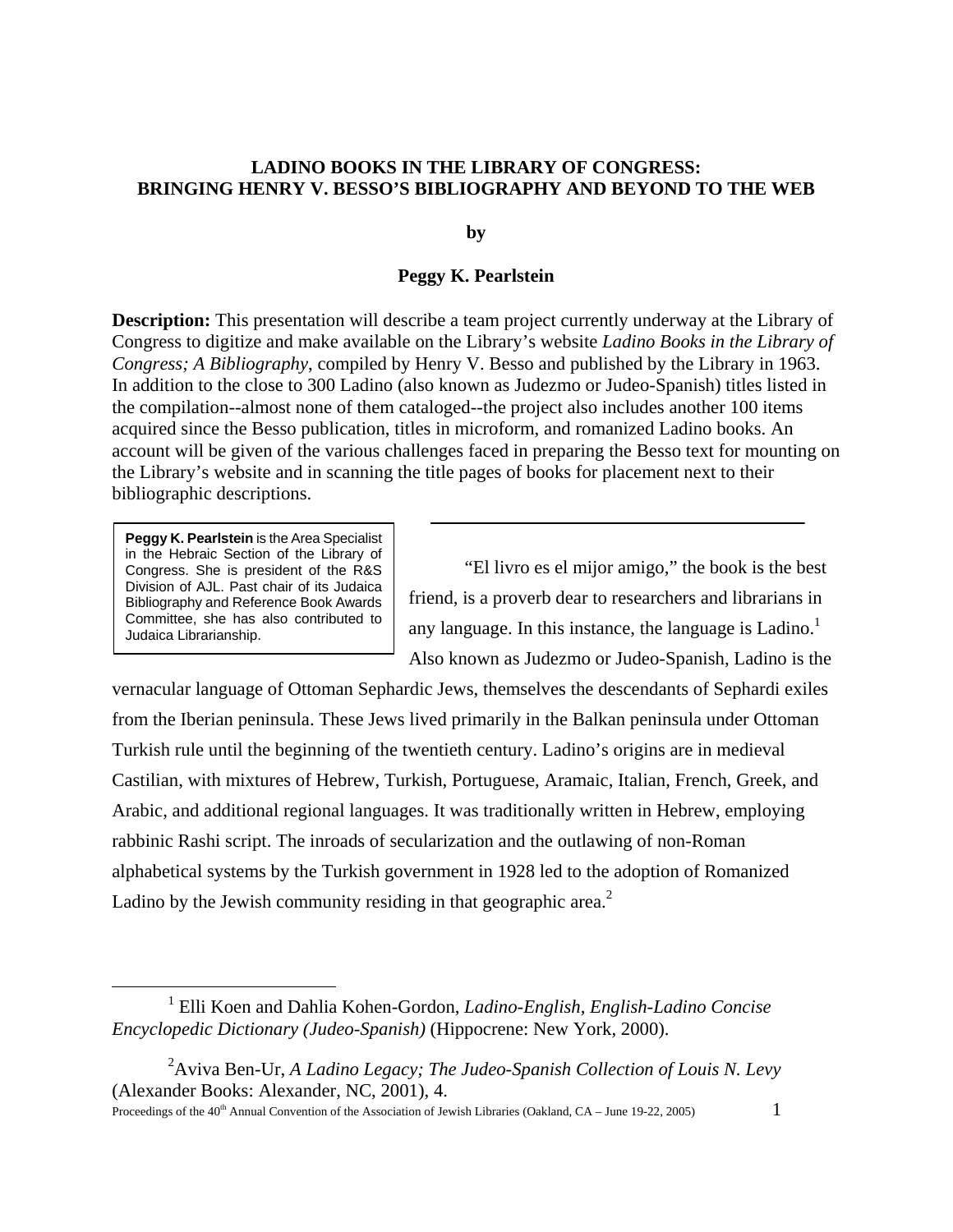Prior to the Holocaust, more than three quarters of world Jewry spoke Yiddish, the language of the Jews of Ashkenaz. Less than half a million Jews in the same time period spoke Ladino.<sup>3</sup> Nevertheless, there is an important corpus of Ladino literature, both religious and secular. A "golden age" of Ladino religious literature flourished in the early  $18<sup>th</sup>$  century; a "golden age" of secular literature flowered in the late  $19<sup>th</sup>$  and early  $20<sup>th</sup>$  centuries.<sup>4</sup> Then, eighty per cent of Ladino speakers, readers, and writers perished at the hands of the Nazis. The Ladino that appears today is mostly in Latin letters, and very little of it original.<sup>[5](#page-1-2)</sup> Two examples are books that appeared in 2004 by Avner Perez in Maale Adumim, outside of Jerusalem. One is titled, *MosheDavid Gaon: Poezias*. First published in 1925, this edition includes the poems in Ladino written in both Latin and in Hebrew script and also translated into the Hebrew language. The second work is Hayim Nahmias' *Diario 1917-1918*. It is the diary of a Jewish soldier in the Ottoman army during World War I. The handwritten diary entries are reproduced together with a Hebrew translation and a Ladino transliteration in Latin letters. Included for the reader is a dictionary of the Turkish words in the diary. They appear in Latin transliteration, Hebrew script and in translation into Hebrew.

There are perhaps 3,000 titles that were written in Ladino between 1540 and the present. Not surprisingly, the most complete Ladino collections are in libraries in Israel, currently home to possibly as many as 200,000 Ladino speakers. The largest collection, 1,300 titles, is in the Ben-Zvi Institute in Jerusalem. The major collections in institutions in the United States are held by Yeshiva University, Harvard College, New York Public Library, the Jewish Theological Seminary of America, Hebrew Union College in Cincinnati, and the Library of Congress.<sup>[6](#page-1-3)</sup>

<span id="page-1-0"></span> $3$ Ibid., 6.

 $\overline{a}$ 

<span id="page-1-2"></span><span id="page-1-1"></span> $\mathrm{4}$ Ibid., 17.

5 Aviva Ben-Ur, "Ladino in Print: Toward a Comprehensive Bibliography," in *Jewish History*, Vol. 16, No. 3, 2002, 321.

<span id="page-1-3"></span>6 Aviva Ben-Ur, "Ladino in Print: Toward a Comprehensive Bibliography," in *Jewish History*, Vol. 16, No. 3, 2002, p. 311.

Proceedings of the 40<sup>th</sup> Annual Convention of the Association of Jewish Libraries (Oakland, CA – June 19-22, 2005) 2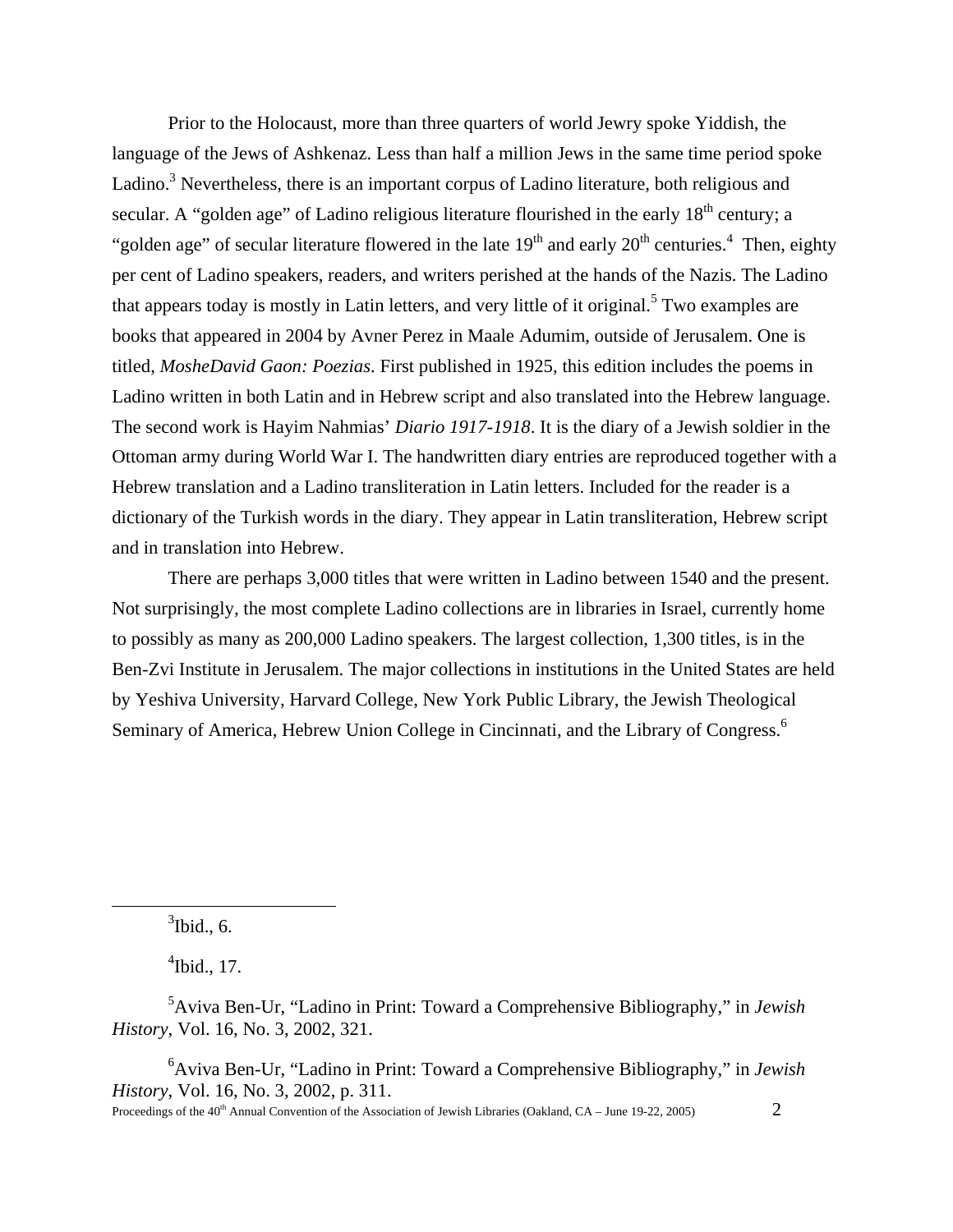Meyer Kayserling's 1890 *Biblioteca Espanola-Portugueza-Judaica* was the first bibliography that included Ladino works, listing 65 Ladino or Judeo-Spanish titles *transliterated* (Italics in original) in Latin characters. Abraham Yaari's 1934 *Catalogue of Judeo-Spanish Books in the Jewish National and University Library at Jerusalem*, contained 866 titles printed in Hebrew characters.<sup>7</sup> In 1959, Henry V. Besso's "Bibliography of Judeo-Spanish Books in the Library of Congress" appeared in the journal, *Miscelanea de estudios arabes y hebraicos*. The Library of Congress published a revised edition in 1963 under the title, *Ladino Books in the Library of Congress: A Bibliography*. [IMAGE] In the Besso bibliographies, the Hebrew character titles are transliterated into Latin characters. Most recently, Dov Cohen, Deputy Director of the Ben-Zvi Institute has been compiling a comprehensive bibliography of Ladino literature published up to 1960. The database, almost entirely in Hebrew, is available through the ALEPH electronic catalogue of Israeli universities.<sup>[8](#page-2-1)</sup>

The Library's collection of Hebrew-script Ladino materials sits on several shelves in the stacks of the Hebraic Section, a part of the African and Middle Eastern Division. Most of the works are in brittle condition, bound in red and black boards. What is perplexing is that they do not bear any acquisition stamps. We do not know their provenance, when they arrived at the Library, or even if the books came as a group.

What we do know is that the original corpus of 289 works of Judeo-Spanish literature interested Henry V. Besso so much that he compiled a bibliography of the titles. [IMAGE] Born in Salonica, in northern Greece in 1905, Henry Besso joined a brother in New York City following college and the death of his parents. While working in a business, he earned a bachelor's degree in linguistics from City College of New York in 1931 and a master's degree from Columbia University in 1934. Besso relocated to Washington, DC in 1940, where he worked for the Voice of America for several decades. He also served as General Editor of the

 $\overline{a}$ 

<span id="page-2-0"></span><sup>&</sup>lt;sup>7</sup> Henry V. Besso, "Bibliography of Judeo-Spanish Books in the Library of Congress," *Miscelanea de estudios arabes y hebraicos*, vol. 8, fasc. 2 (1960), 55-134, quoted on 57-58.

<span id="page-2-1"></span><sup>&</sup>lt;sup>8</sup> Besso, "Bibliography of Judeo-Spanish Books," 57-58; Ben-Ur, "Ladino in Print," note 13, p. 323. Besso's compilation for the Library is also the seventh title in the Hispanic Foundation Bibliographical Series. Correspondence between Dov Cohen and Isaac Yudlov, Director of the Institute for Hebrew Bibliography at the Jewish National Library, with the Library of Congress to obtain title pages of 54 Ladino books held by the Library began in December, 2002.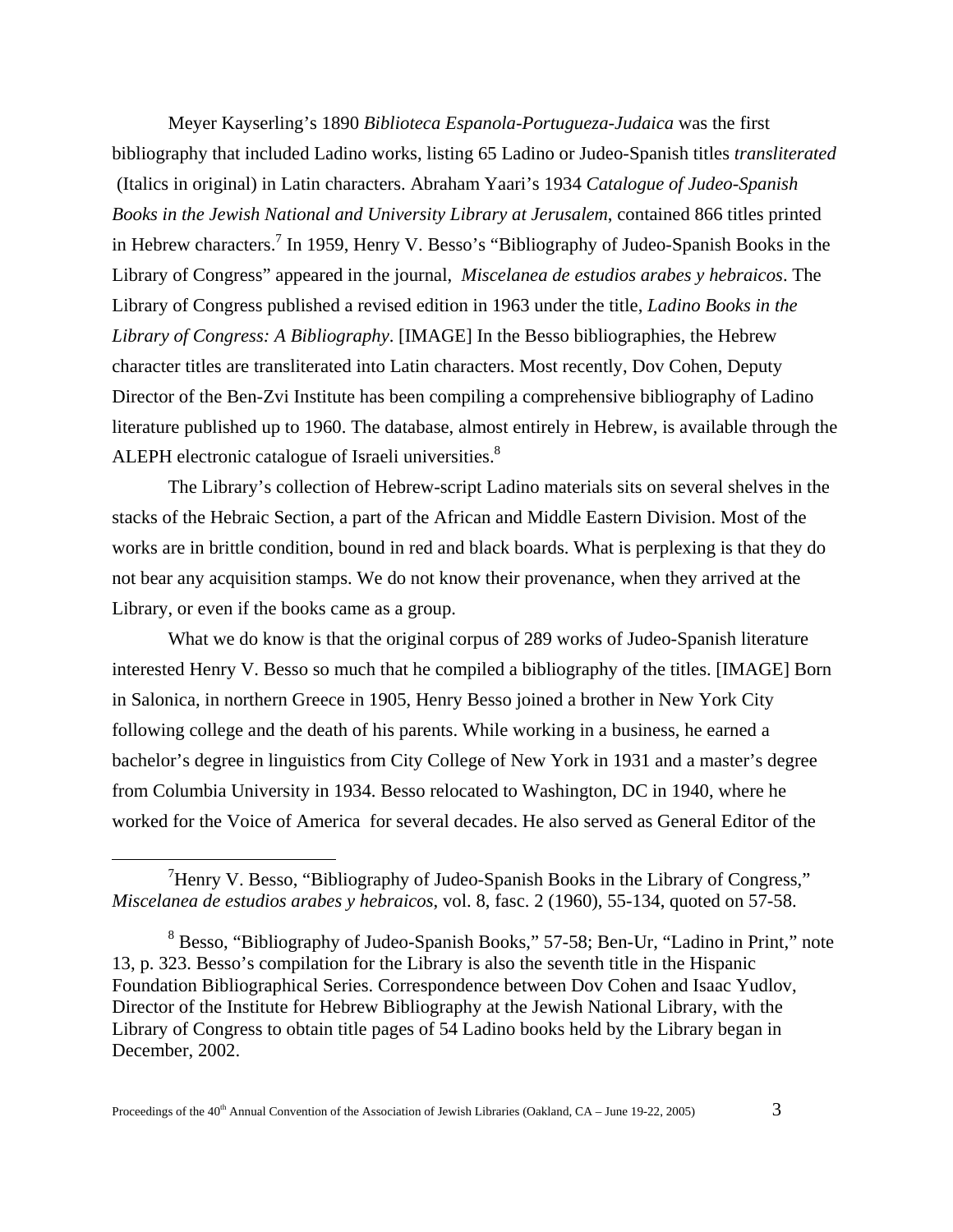Hispanic Foundation of the Library of Congress in 1947, and "was responsible for several volumes issued in the library's series of guides to the official publications of the other American republics."<sup>[9](#page-3-0)</sup> Upon retirement he moved to Florida, and passed away there in 1993. A major promoter of Sephardic studies and preserver of Sephardic heritage, Besso's library and archives are at YIVO.

Among the titles listed in the 1959 "Besso Bibliography" is one book from 1550 – in original boards – a dozen published between 1700 and 1850, close to a hundred printed between 1850 and 1900, and the bulk, more than 175, that came out between 1900 and 1942. Subjects include Bible, biography, liturgy, folklore, grammar, novels, poetry, theater, and history. There are translations, adaptations, and "imitations" from French, German, Hebrew, Italian, and Turkish. The majority of the books were published in the Balkan countries; others were printed in Vienna, Cologne, Livorno, Belgrade, Jerusalem, and New York.

In Besso's first bibliography, he checked books against printed catalogs. The entry number in Avraham Yaari's bibliography was listed next to the title as well as information on holdings in other libraries in the United States. There were also indices of authors' names and of subjects. All of this was eliminated in the Library's 1963 edition.

1

<span id="page-3-0"></span><sup>9</sup> Henry V. Besso, comp., *Ladino Books in the Library of Congress: A Bibliography* (Washington, 1963), v.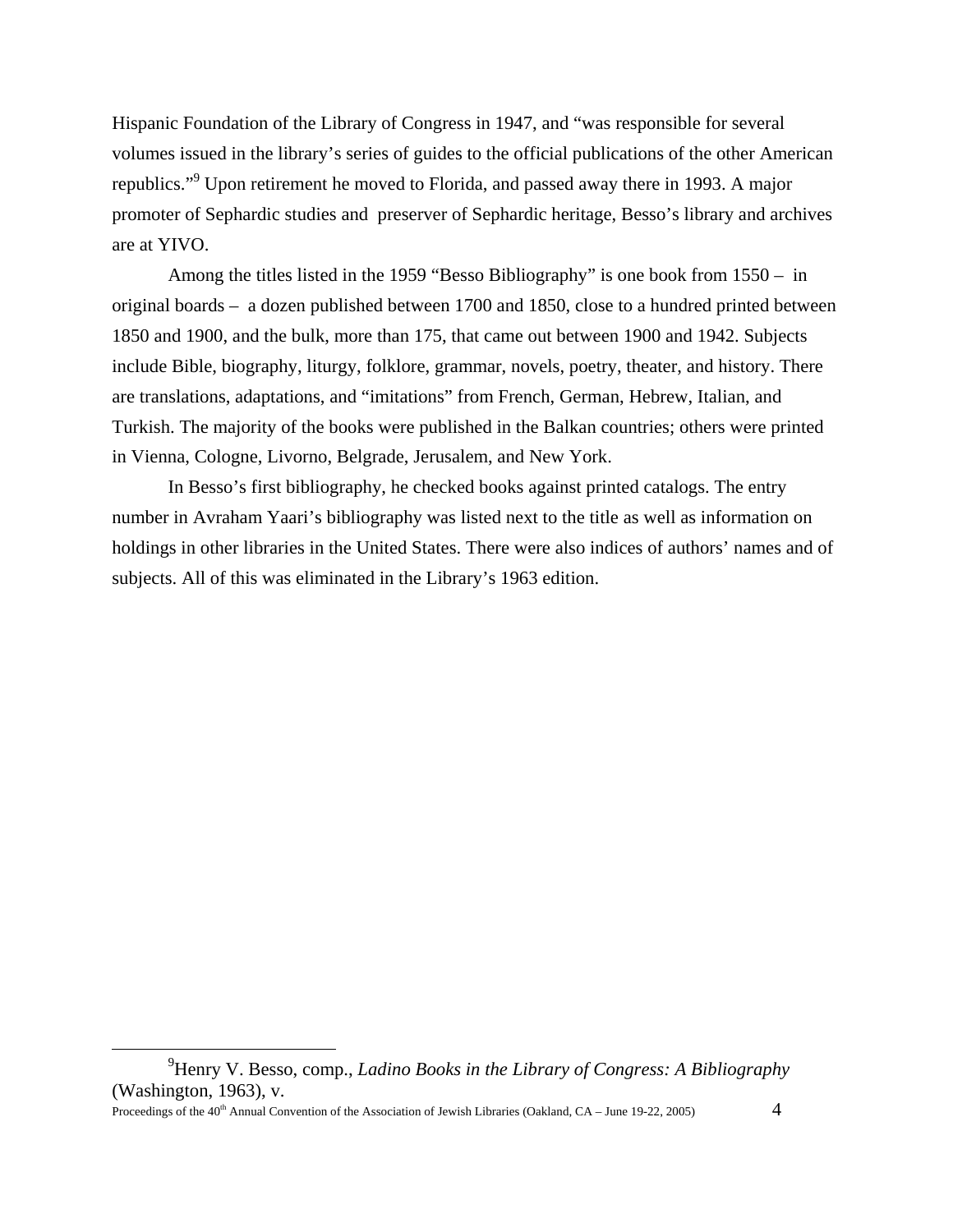The 1963 revised "Besso Bibliography" published by the Library has been difficult to use for two reasons: a double numbering system and a less than satisfactory transliteration scheme. [IMAGE] Here is how Besso described his system: "The dictionary arrangement of the bibliographical text includes authors and anonymous titles in one alphabet. Each entry is serially numbered. At the close of the entry is the number of the volume in the Library of Congress collection."<sup>10</sup> This combination of both a serial number and a shelflist number has been confusing to both researchers and staff.

Appendix III of Besso's *Ladino Books* contains "A Note on Ladino and Problems of Transliteration", a Judeo-Spanish Transliteration Table, and a Hebrew Transliteration Table. Here too, the lack of a standardized transliteration method also confused researchers and staff. [IMAGE]

In fact, the transliteration of titles between the 1959 and the 1963 bibliographies has been inconsistent. In the 1959 publication, there is an entry for Kabuli, Yaacob who becomes Kabuli, Ya'akov in the 1963 version. The title is transliterated differently in each bibliography. In addition, the English translation of the work is dropped in the second edition. [IMAGE] [IMAGE]. In the webliography, the researcher can now examine the title page itself.[IMAGE]

Most problematic of all, because the Ladino materials have remained almost entirely uncataloged, researchers have not been aware of their existence. The only way for a researcher to know about the collection has been to physically check our manual card catalog or the Besso Bibliography if he or she has a copy in hand. The close to 60 titles acquired since the bibliography was published appear only in the card catalog of the Hebraic Section.[IMAGE]

 But the ever increasing and sophisticated technological tools of today and the powers of the computer and the internet have made possible new approaches to bibliographic access. Spurred on by these developments, we began a multi-layered multi-team project at the Library of Congress to make available on the Library's website a complete listing of all of the Ladino works held by the Library. This presentation describes the several layers of the project and does not focus on the content of the Ladino collection. The titles that are being gathered into this "webliography" include the uncataloged 289 Hebrew script works listed in Besso's 1963 compilation, *Ladino Books in the Library of Congress: A Bibliography*, Hebrew script books acquired since then and accessible in a manual catalog, Hebrew script Ladino in microprint, and Ladino items published in Latin characters and found in the Library's general collections. The

1

Proceedings of the 40<sup>th</sup> Annual Convention of the Association of Jewish Libraries (Oakland, CA – June 19-22, 2005) 5

<span id="page-4-0"></span><sup>10</sup>Henry V. Besso, *Ladino Books*, viii.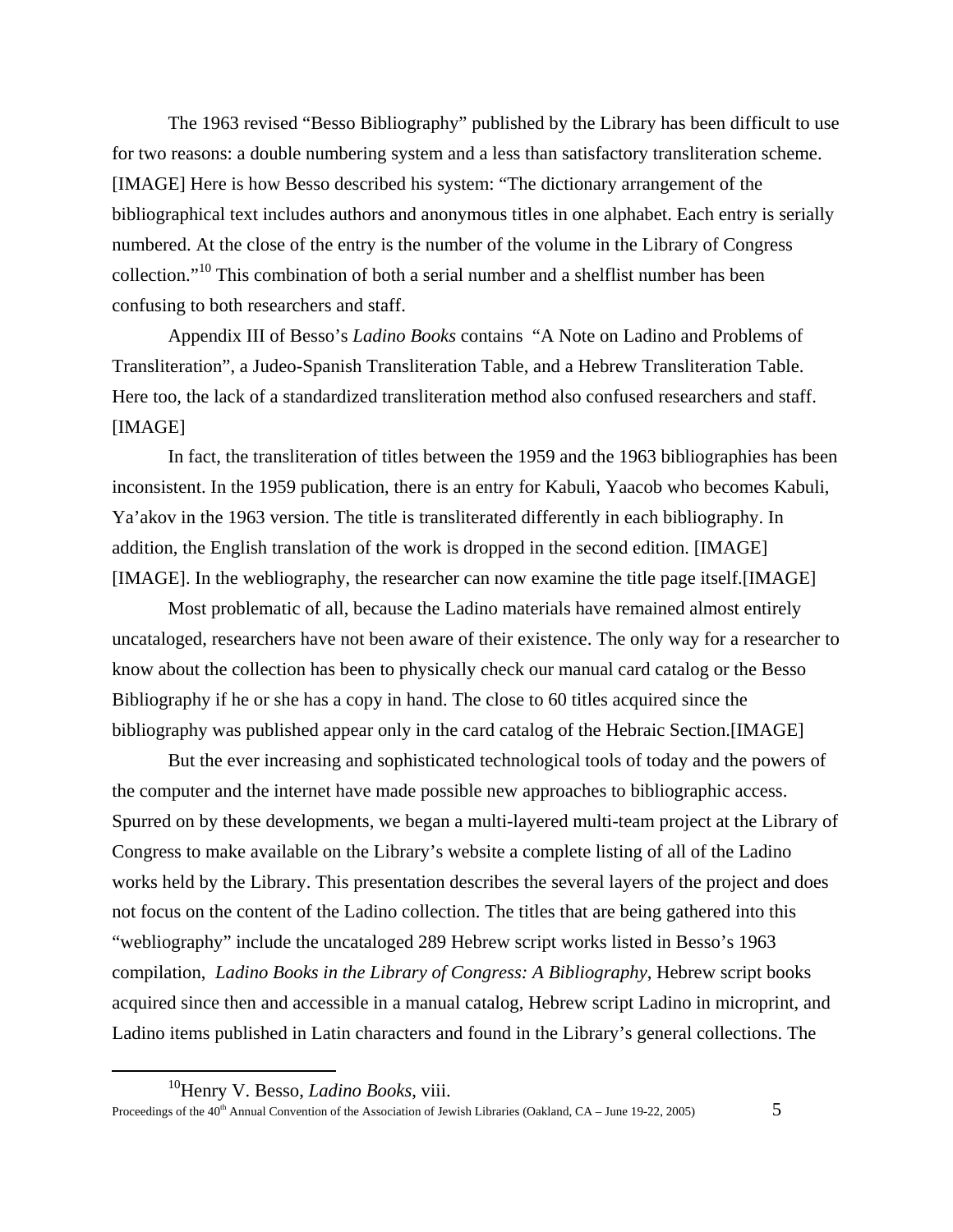online bibliography will also include non-print materials such as sound recordings and the cataloging record for each of those items. [IMAGE] The most recent component added to the project includes a conservation survey of the Hebrew script Ladino books, placement of those materials in proper housing, and recommendations for care and handling of the fragile items. Optimally, we would hope to be able to digitize and make available on the web as many of the Hebrew script Ladino titles as possible held by the Library of Congress.

The genesis of this project began three years ago with the submission of a proposal by Dr. Everette Larson, Head of Reference in the Hispanic Division, to BECites+ (Bibliographies plus: Enhanced Citations with Indexes, Tables of contents, Electronic resources and Sources cited), itself a project of the Library's Bibliographic Enrichment Advisory Team (BEAT). One component of BECites+ is to digitize out-of-print guides to special collections of the Library in response to continuing requests by researchers. Examples of other Library publications that have been or will be digitized are Thomas Jefferson's Library: A Catalog With the Entries in His Own Order (http://www.loc.gov/catdir/toc/becites/main/jefferson/88607928.html) and A Checklist of Manuscripts in the Libraries of the Greek and Armenian Patriarchates in Jerusalem.

As a first step, Everette Larson re-keyed Besso's *Ladino Books* bibliography into a new database using Procite software. Titles were divided by each letter of the alphabet and put into html files. Everette used Dreamweaver software as the editing program. He also added to the database the online records of about two hundred Romanized Ladino titles that are part of the Library's general collections. These items were compared with the Harvard list and reflect the Harvard, Yaari and LC numbers if the items are in the LC collections. Procite created problems which entailed reediting of many of the files. In addition, Procite did not allow for all the diacritics we needed. Everette entered them manually [IMAGE].

We needed assistance to proofread the "new" Besso webliography that was evolving. Dr. Ralph Tarica, a frequent researcher at the Library, volunteered his services. Professor Emeritus of Romance Languages at the University of Maryland, Dr. Tarica, is a native of Atlanta, Georgia. He grew up in a Ladino-speaking family that was originally from the Isle of Rhodes, once Turkish, then Italian, now Greek.. For more than two years, he has reviewed successive drafts of the Besso webliography. [IMAGE]

In a 1995 issue of *Judaica Librarianship*, our colleague, Zachary Baker, published an article titled, "Some Problems of Ladino/Judezmo Romanization." In it, he argued that, "While ALA/LC standards have been developed for the Romanization of Hebrew and Yiddish for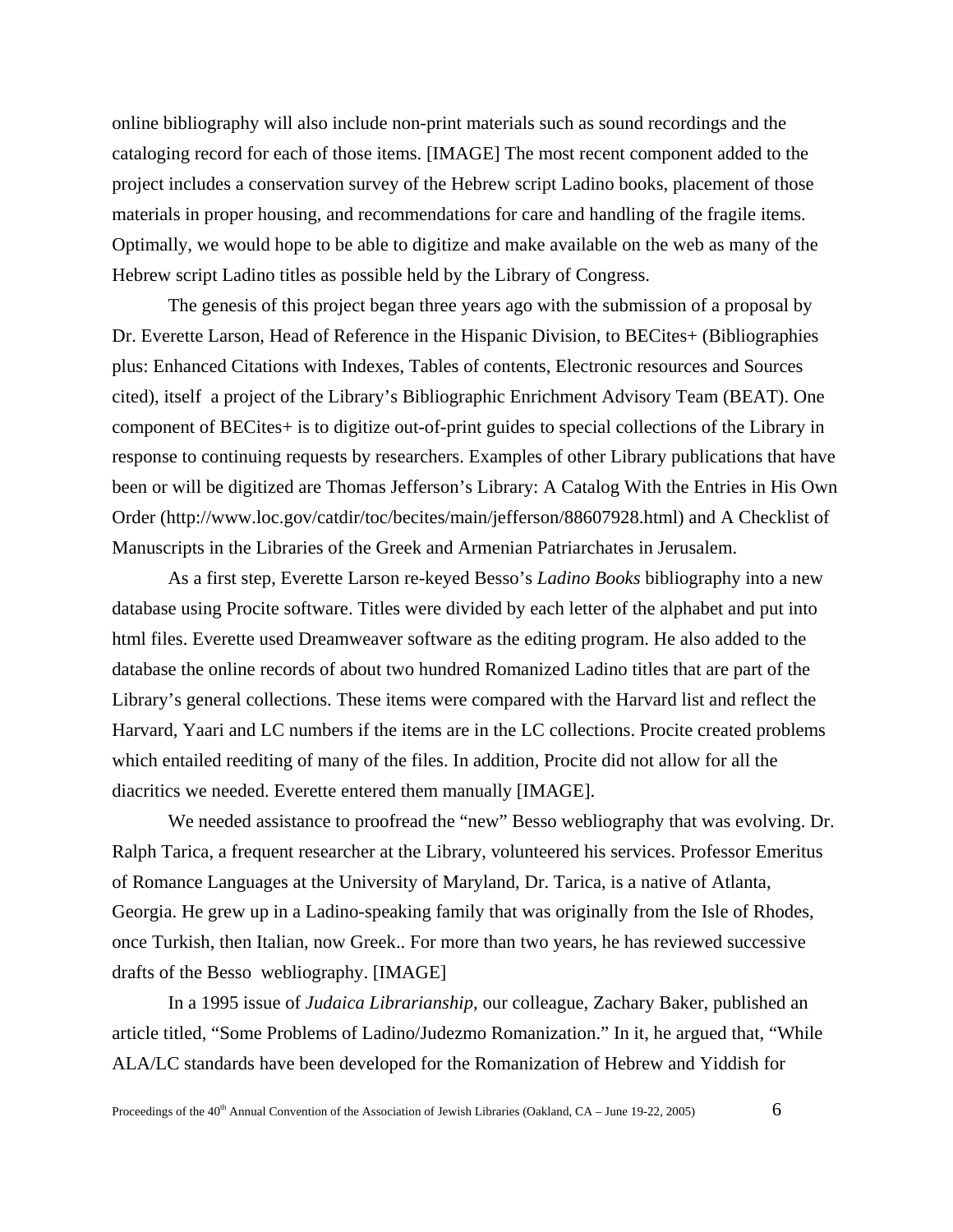bibliographic purposes, the lack of such a standard for the Romanization of Ladino/Judezmo impedes access to materials in that language."<sup>11</sup> There has been some progress on this front. In June, 2003 a proposed ALA/LC Ladino Romanization Table appeared. However, it remains in draft form. In addition, the Library still does not have unicode, which is a character for character system useful for typing, cataloging and displaying items in foreign languages. On our web pages for the webliography, HTML composition was done through HTML 4.01 using ISO character set 8859-1.

How were we to romanize the titles acquired since the 1963 Besso publication? In Dr. Tarica's words, "under instructions from Everette, I left the Besso entries exactly as they were, despite my better judgement...for the post-Besso entries (that is the fifty or so Hebrew script Ladino titles acquired since 1963) I used the "Aki Yerushalayim" style of phonetics, the one that is accepted by mainstream scholars in Judeo-Spanish today."<sup>12</sup>

The romanized spelling of each author's name was checked through the LC authorities file. When that was not available, we used the spelling in the online JewishEncyclopedia.com. Unfortunately, the Ladino transcription of some names was eclectic to say the least – and varied from book to book. Bibliographies such as Yaari's and the Harvard list provided a standard that we tried to follow. Besso himself confused various names and spellings. We tried to modernize place names wherever we could. The question remains, how do we represent the original script? Do we transliterate everything, or present it in a way more acceptable to Spanish speakers or to Hebrew speakers, or present it in one dialect of Ladino or another?

<span id="page-6-0"></span><u>.</u>

<sup>11</sup>Zachary M. Baker, "Some Problems of Ladino/Judezmo Romanization," in *Judaica Librarianship*, Vol. 9, No. 1-2, Spring 1995-Winter 1995, 48.

<span id="page-6-1"></span>Proceedings of the 40<sup>th</sup> Annual Convention of the Association of Jewish Libraries (Oakland, CA – June 19-22, 2005) 7 <sup>12</sup>Ralph Besso to Peggy Pearlstein, email correspondence, May 20, 2005.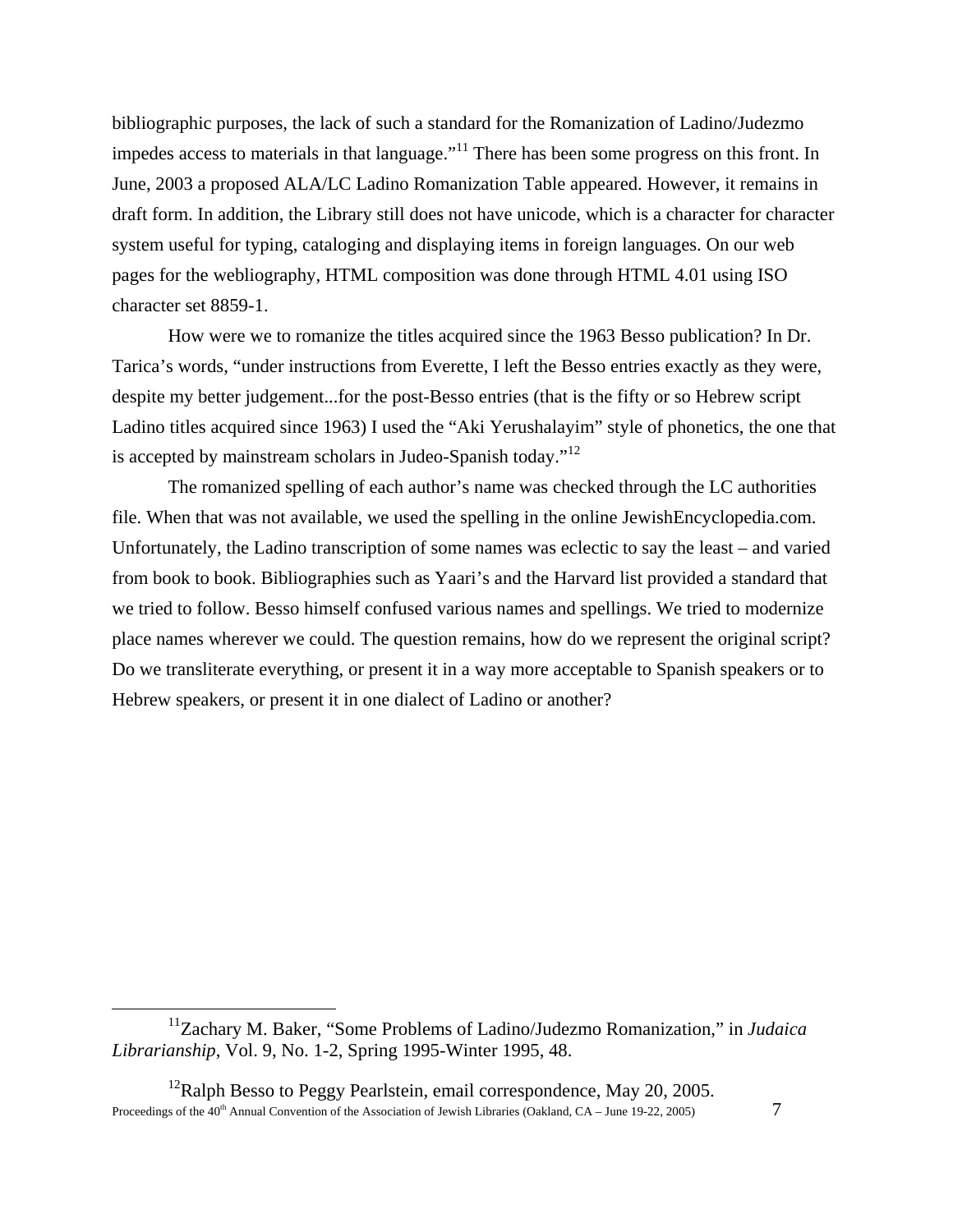Dr. Tarica examined all of the Hebrew script titles personally and compared them against the new bibliography created by Everette Larson. He added subject keywords to most of the titles, using those that appear in the *Guide to Ladino Materials in the Harvard College Library* (Cambridge, MA, 1992). The 384 Ladino titles, transliterated according to the table adopted by Besso, form part of the microfiche collection, "Hebrew Books from the Harvard College Library."<sup>13</sup> This collection is available at the Library of Congress and the Ladino titles have been incorporated into our gradually expanding Besso webliography.

Eventually we decided that we needed to scan the title pages of each of the Hebrew script books and place them next to the bibliographic entry for that work. This would enable a researcher to see the bibliographic elements exactly as they appear in the vernacular on the title page, hopefully eliminating ambiguities or inconsistencies of transliteration. The title pages were digitized in jpeg format in a thumbnail version and placed next to the bibliographic record. The thumbnail record was then linked to a larger jpeg to allow for an easier view.

Chana Stein, one of our dedicated Israeli volunteers, also worked with the scanned images. Two summers ago she reframed and printed out each title page on acid free paper. [IMAGE] Because of the way the scanner was constructed then, we digitized only the title pages of each book in order to minimize damage to it.

The newest phase of this long-term project began in April this year. Under the leadership of Beatriz Haspo of the Preventive Preservation Section of the Library's Conservation Division, a conservation survey of the Ladino Hebrew script collection is underway. [IMAGE] Every Thursday morning, Beatriz and other Conservation staff come to the Hebraic Section to assess each Ladino Hebrew script book sitting on the half dozen shelves in the stacks. Information such as a book's condition, its dimensions, and needed housing requirements is keyed into fields on an evaluation form that has been loaded onto a Personal Desk Assistant [IMAGE of database format] Created by Beatriz with the support of the technical staff in the Conservation Division, this unique program was designed using a software called J-file for PDA's which permits searching and sorting by any field. The correct size pamphlet folders and the boxes made to exact size on the Library's box making machine will be brought to the Hebraic Section. This will minimize handling the books when they are rehoused. The acid-free photocopy of the title page will be affixed to the housing to quickly identify the book and to ensure that they are returned to

<span id="page-7-0"></span> $\overline{a}$ 

<sup>&</sup>lt;sup>13</sup>Guide to Ladino Materials in the Harvard College Library (Cambridge, MA, 1992), xii.